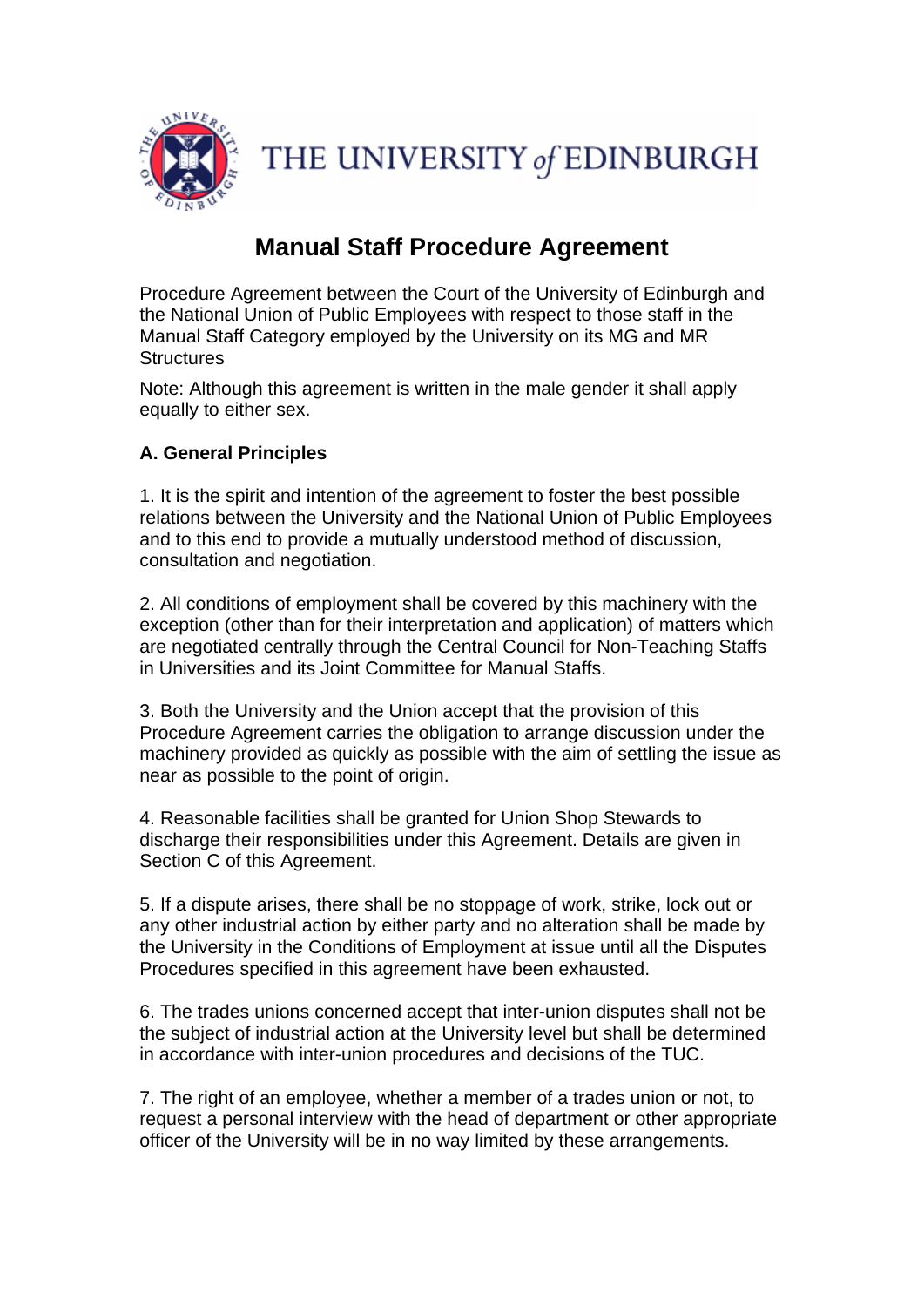8. The parties to the Agreement reserve the right to terminate it by giving three months' notice in writing. Amendments may be made with the consent of the parties.

## **B. Grievance Procedure**

## **1. Individual Procedure**

a. Normally an employee with a personal grievance relating to the terms or conditions of employment will discuss the matter personally with his immediate supervisor in the first instance. A reply to the grievance shall normally be made within five working days.

b. If an employee is not satisfied with the outcome of this initial discussion he should raise the grievance in writing with his head of department, who will arrange to meet the employee as soon as possible when he may be accompanied, if desired, by his appropriate shop steward to seek to resolve the matter. This stage of the procedure will normally be completed within a period of not more than ten working days.

c. If the issue is not thereby resolved the matter should be brought to the attention of the University Human Resources Adviser/Manager and to the official of the Union appointed for this purpose for consideration. This stage of the procedure will normally be completed within a period of not more than fifteen days from the notification of these parties.

d. If the issue is still not resolved, notification in writing should be given to the Human Resources Adviser/Manager in order that the matter may be submitted to the Manual Staff Negotiating Committee, in accordance with the calling arrangements for that committee.

e. If the issue is still not resolved the matter will be submitted to the Staff Committee of the University Court, or a sub-committee thereof, according to the arrangements for that body.

f. If the issue is still not resolved the parties may mutually agree to refer it for resolution as described under Section 4.

## **General**

g. Where an employee's grievance relates either to his immediate supervisor or head of department as defined for this section of the procedure, the stage in the procedure involving the holder of the function may be omitted.

h. The chain of command for the purposes of this procedure will be made available within each department.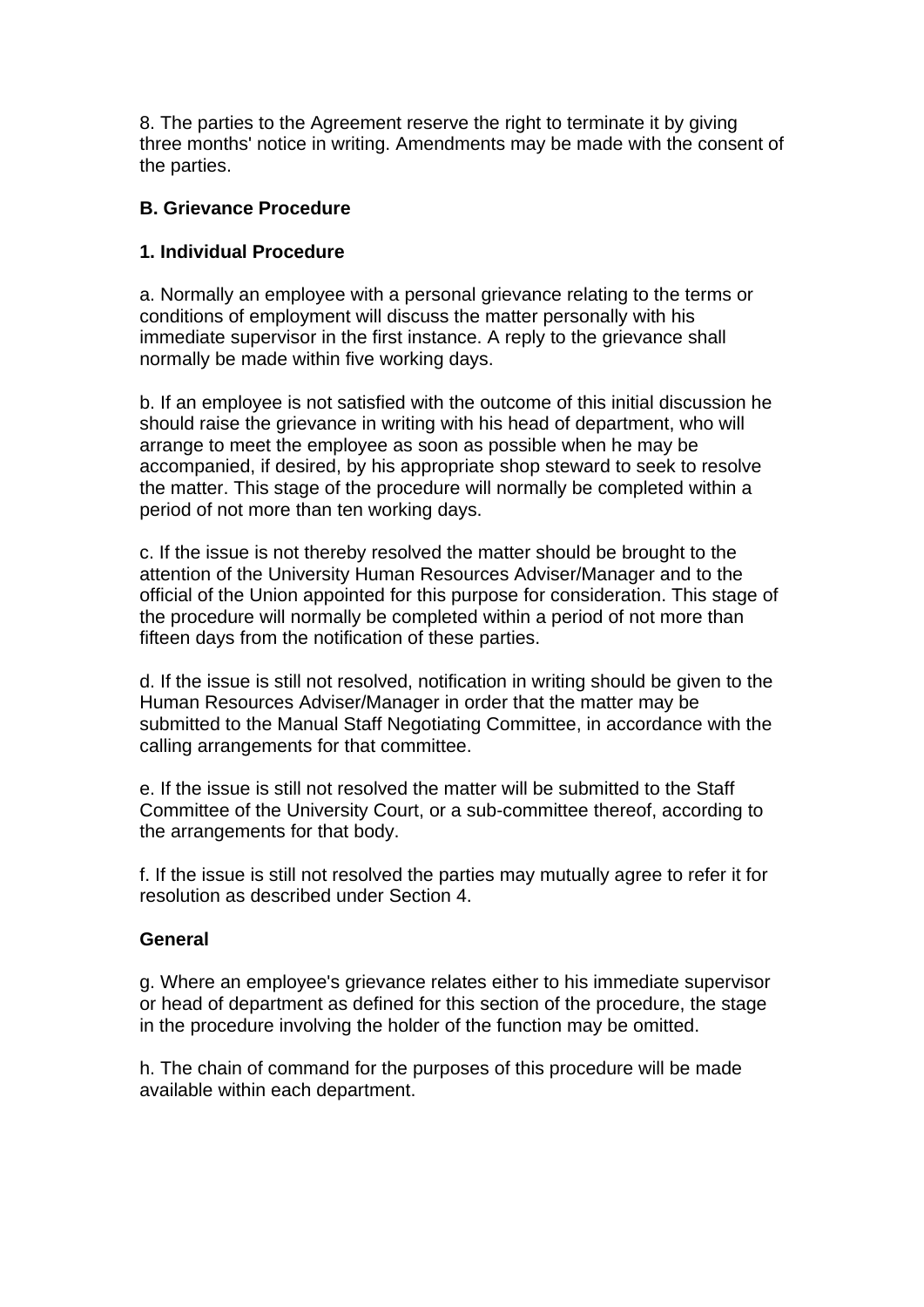# **2. Departmental or Group Issues**

In the event of an issue arising affecting a group of staff in a department of the University, the following procedure shall be used:-

a. It shall be raised in the first instance by the shop steward with the head of department, and if appropriate, a representative of the University Administration. This meeting will be arranged and the outcome made known normally within ten working days.

b. If the issue is not thereby resolved the matter should be brought to the attention of the University Human Resources Adviser/Manager and to the official of the Union appointed for this purpose for consideration. This stage of the procedure will normally be completed within a period of not more than fifteen days from the notification of these parties.

c. If the issue is still not resolved, notification in writing should be given to the Human Resources Adviser/Manager in order that the matter may be submitted to the Manual Staff Negotiating Committee, in accordance with the calling arrangements for that committee.

d. If the issue is still not resolved the matter will be submitted to the Staff Committee of the University Court, or a sub committee thereof, according to the arrangements for that body.

e. If the issue is still not resolved the parties may mutually agree to refer it for resolution as described under Section 4.

## **3. Collective Issues**

When issues are of general application affecting some or all of the groups of staff within the category of staff covered by this Agreement they shall be raised in the first instance by the Branch Secretary and Human Resources Adviser/Manager.

a. The matter shall then be referred either for direct negotiation between the Union and the University Human Resources Adviser/Manager or through the Manual Staff Negotiating Committee. An overall time limit normally of fifteen days shall be set to cover consideration and response under this section of the procedure.

b. If the issue is still not resolved the matter will be submitted to the Staff Committee of the University Court, or a sub committee thereof, according to the arrangements for that body for that body.

c. If the issue is still not resolved the parties may mutually agree to refer it for resolution as described under Section 4.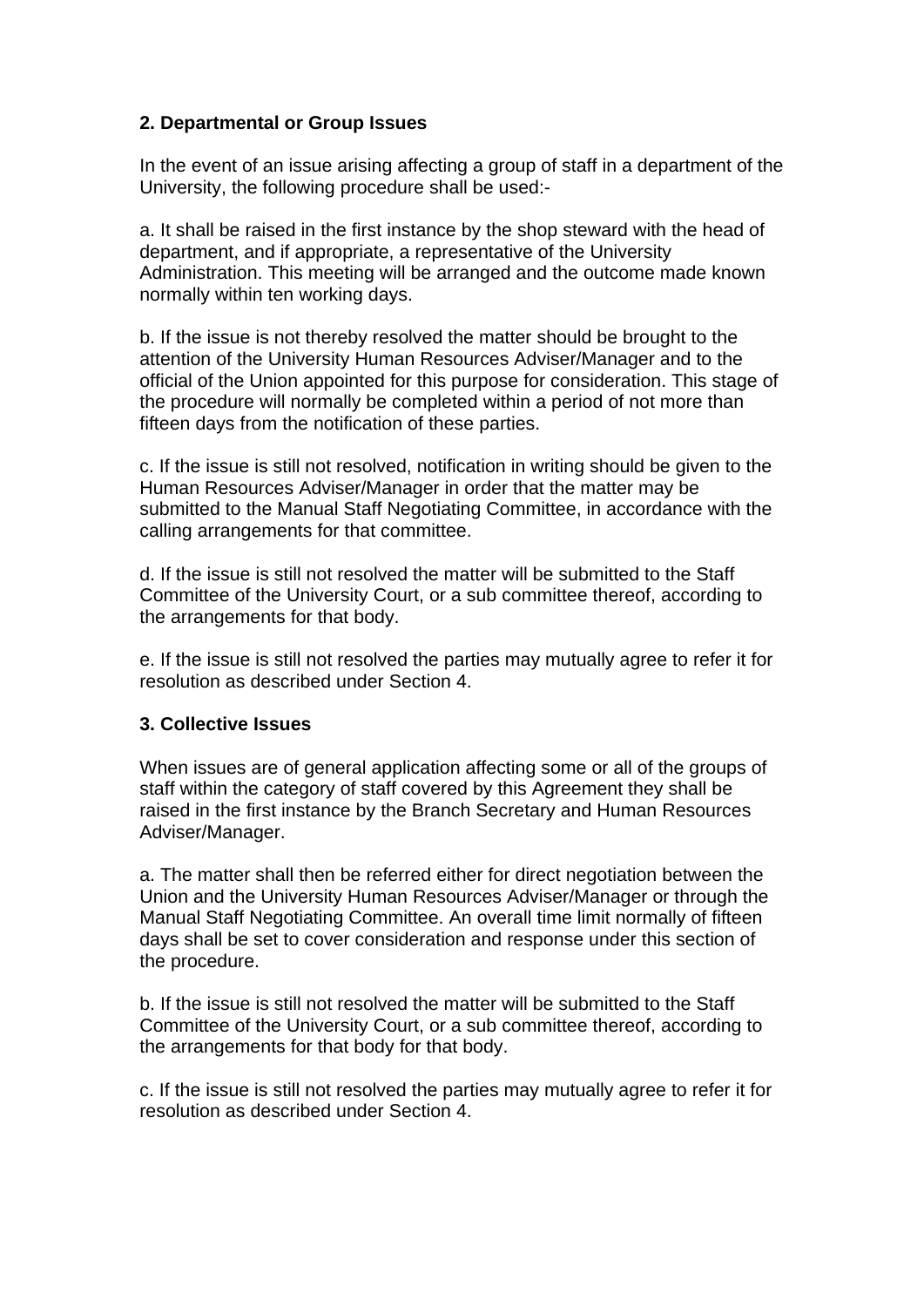# **4. Procedure for Disputes not resolved within the University Machinery**

If after the procedures outlined above have been exhausted settlement has not been reached, the University's and the Union's representatives shall meet within ten working days to consider the possible use of ACAS (the Advisory Conciliation and Arbitration Service) or in the failure of such agreement to refer the dispute to the appropriate machinery within UCNS.

## **C. Official Representatives Facilities and Responsibilities.**

## **1. Time off for University and Trade Union Duties.**

The University will grant relief of time off with normal pay for trade union representatives to discharge their responsibilities under this agreement as follows:-

#### a. Branch Officials

- (i) Branch Chairman
- (ii) Branch Secretary where they are employed
- (iii) Minute Secretary by the University of Edinburgh.

half a day per week each.

b. Union Shop Stewards

Subject to a maximum number to be agreed between the Union and the University from time to time:-

reasonable relief from their circumstances, subject to obtaining prior permission from the head of department or his nominee, which shall not be unreasonably withheld.

c. Official Collectors

reasonable relief for their circumstances, subject to obtaining prior permission from the head of department or his nominee, which shall not be unreasonably withheld.

d. Safety Representatives

reasonable relief to allow them to carry out their functions as defined in the Code of Practice under HASAWA l974.

e. University and Joint Committee Members

sufficient to attend meetings called by the University of Edinburgh, and such side meetings as are reasonably necessary for the performance of their committee duties.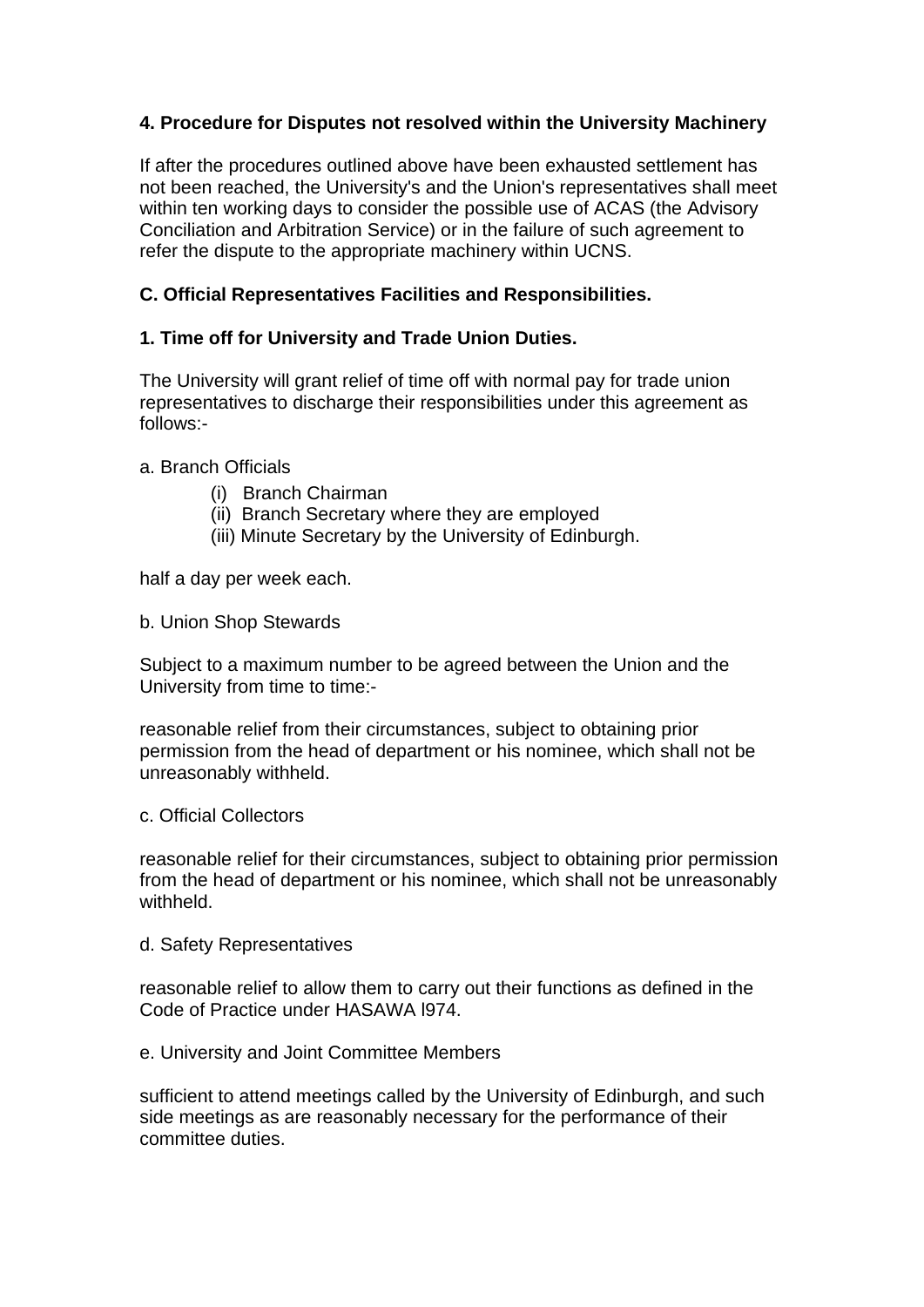f. Regional, Divisional and National Union Committee Members

to be reviewed.

g. Union Delegates (Not more than 2)

for the duration of not more than two annual conferences per year.

## **2. Conditions and Responsibilities**

a. Shop Stewards shall be responsible for the investigation of grievances and complaints which have been made by members and use their best endeavours to see such grievance or complaint is satisfactorily settled according to the procedures in force at that time; to this end the University will give such time off as is reasonably necessary (see Section 1)

b. Shop Stewards shall advise employees where necessary as to their rights, responsibilities and duties in connection with their employment.

c. The National Union of Public Employees shall encourage shop stewards to undertake training in their duties and responsibilities to enable them properly to discharge their function. Where appropriate the University will co-operate in this training and provide reasonable time off from work for such training (see Section 6)

d. The union shall ensure that shop stewards are elected in accordance with the relevant official rules of the union of which the union shall inform the University from time to time.

e. The union shall notify the University Human Resources Adviser/Manager of the shop stewards as soon as possible after their election, until which time the person will be unable to act in that capacity.

f. Human Resources shall accordingly acknowledge to the union and to the individual within five working days.

g. The Union shall also notify the Human Resources Adviser/Manager as soon as possible when a shop steward ceases to hold office.

## **3. Access to University Premises**

Representatives of the Union will be afforded access to appropriate University premises at all reasonable times as defined below.

a. Full Time Officials and Branch Officials

By prior announcement and arrangement through Human Resources.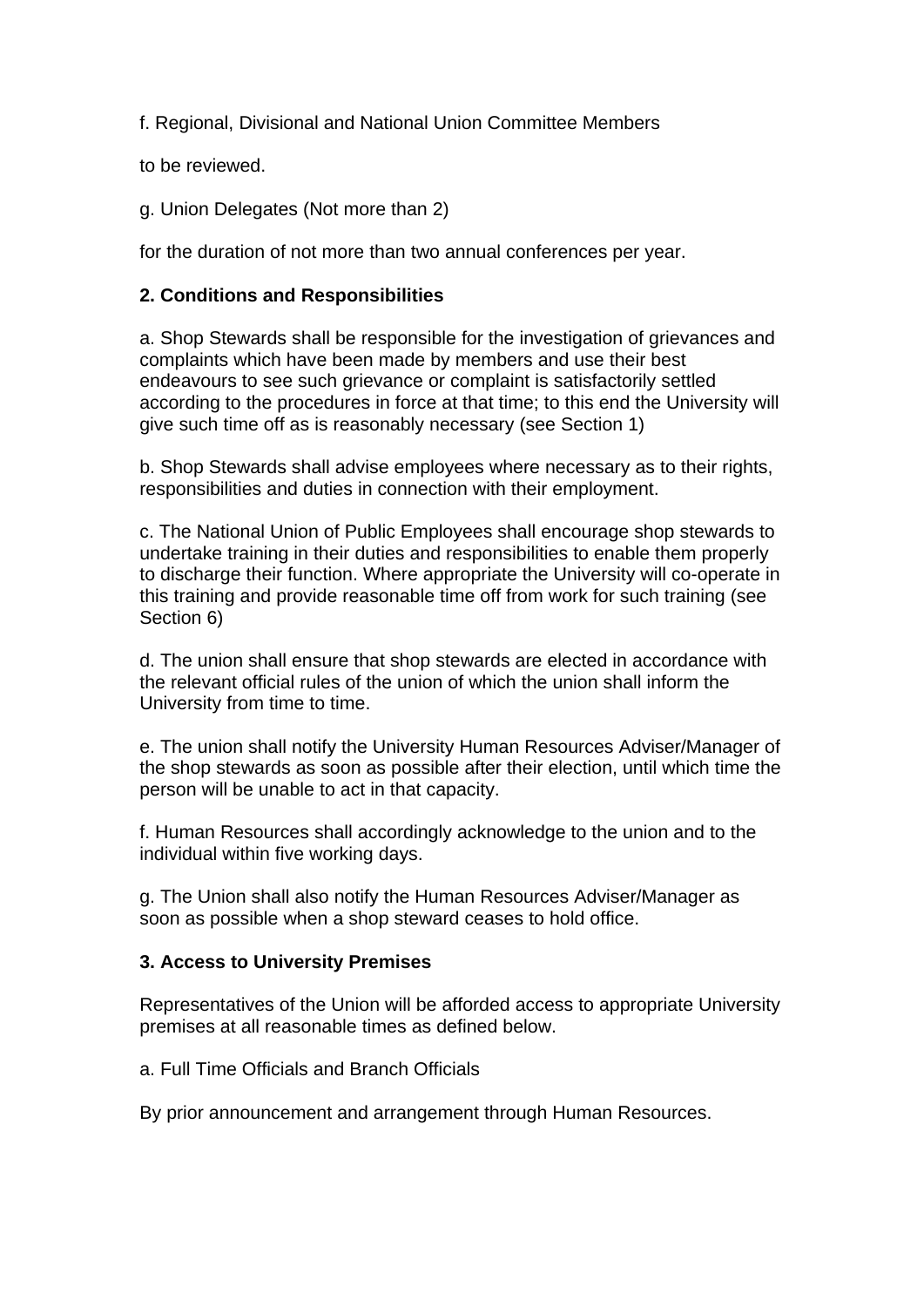#### b. Shop Stewards

Within the area they represent by prior announcement to the appropriate heads of department or their representatives.

#### c. Official Collectors

Reasonable access to members for collection purposes by prior arrangement with own supervisor and other supervisors within their area.

#### d. Safety Representatives

As defined in the Code of Practice under HASAWA l974.

#### **4. Accommodation Facilities Services**

a. Union Meetings

University premises available at usual charges for Union Branch concession.

#### b. Office Accommodation

Use of office and normal office furniture, office desk, typewriter, office chair, stationery unit, heater.

#### c. Office Telephone

The University will supply on request an internal telephone, within the office provided to the union, as a level 9 extension on the University's Exchange, without initial charge, but subject to a quarterly charge of an amount to be determined by the University.

This charge will cover internal calls within the University's network and external calls within the GPO Edinburgh Telephone Area. Other external calls, which will be arranged through the University Exchange, will be subject to normal call charges, plus Advice and Duration and Charge fees where appropriate.

#### d. Access to Telephones

Shop Stewards will be permitted to make internal calls in connection with their Union responsibilities within the University and from the University to the Union's Edinburgh Office free of charge; other external calls at call charge through exchange.

#### e. Circulation/Postal Arrangements

Internal circulation free of charge. Addressograph at inter-departmental charge.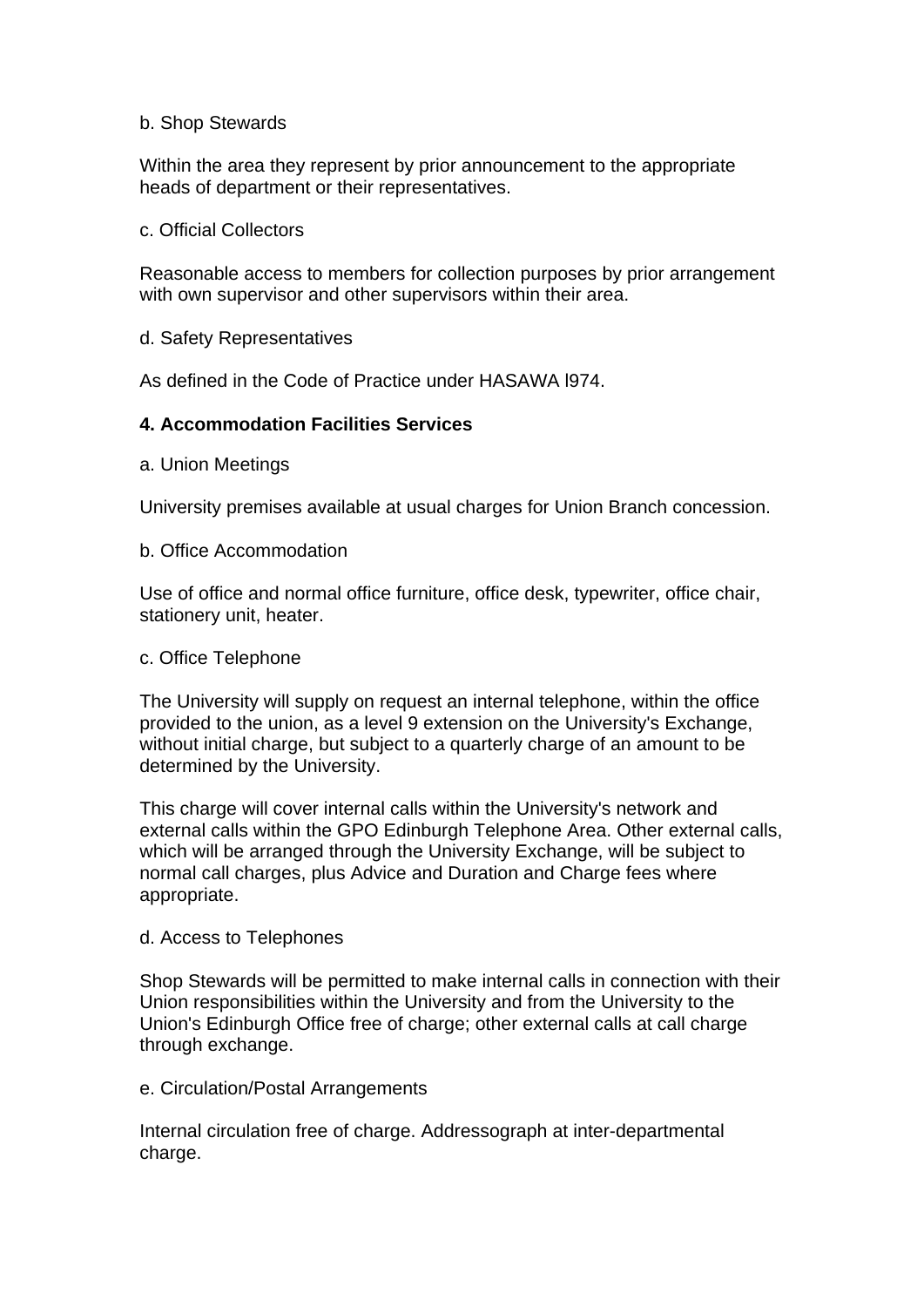#### f. Stationery/Printing/Xeroxing

Provided at normal inter-departmental charge.

g. Secretarial Assistance

The University will not normally provide any secretarial help to the branch. Requests will be considered exceptionally during major joint exercises.

#### h. Notice Boards

Use of approved notice boards, with separate sections where this is justified.

#### i. Check-Off

The University will provide facilities for the automatic deduction of union dues at source for which service it reserves the right to levy a charge. For monthlypaid staff this is currently 2 % of turnover.

#### **5. Information**

The University will provide to the Union on request or by regular arrangement:-

a. Current Staff Lists

N.B. Personal information will be provided only with authority from the individual.

b. Staff Movement Lists and Statistics

Appointments, transfers, resignations.

c. Financial Information

Such financial information as is reasonably necessary and available for negotiating purposes.

d. University Publications

University diaries to be supplied to Branch officials; other University publications will be supplied where appropriate.

## **6. Training**

Paid leave will be given to attend approved courses of training in Union duties to accredited shop stewards and branch officials by prior arrangement through the Personnel Office.

The numbers to be released on any one occasion will be agreed mutually.